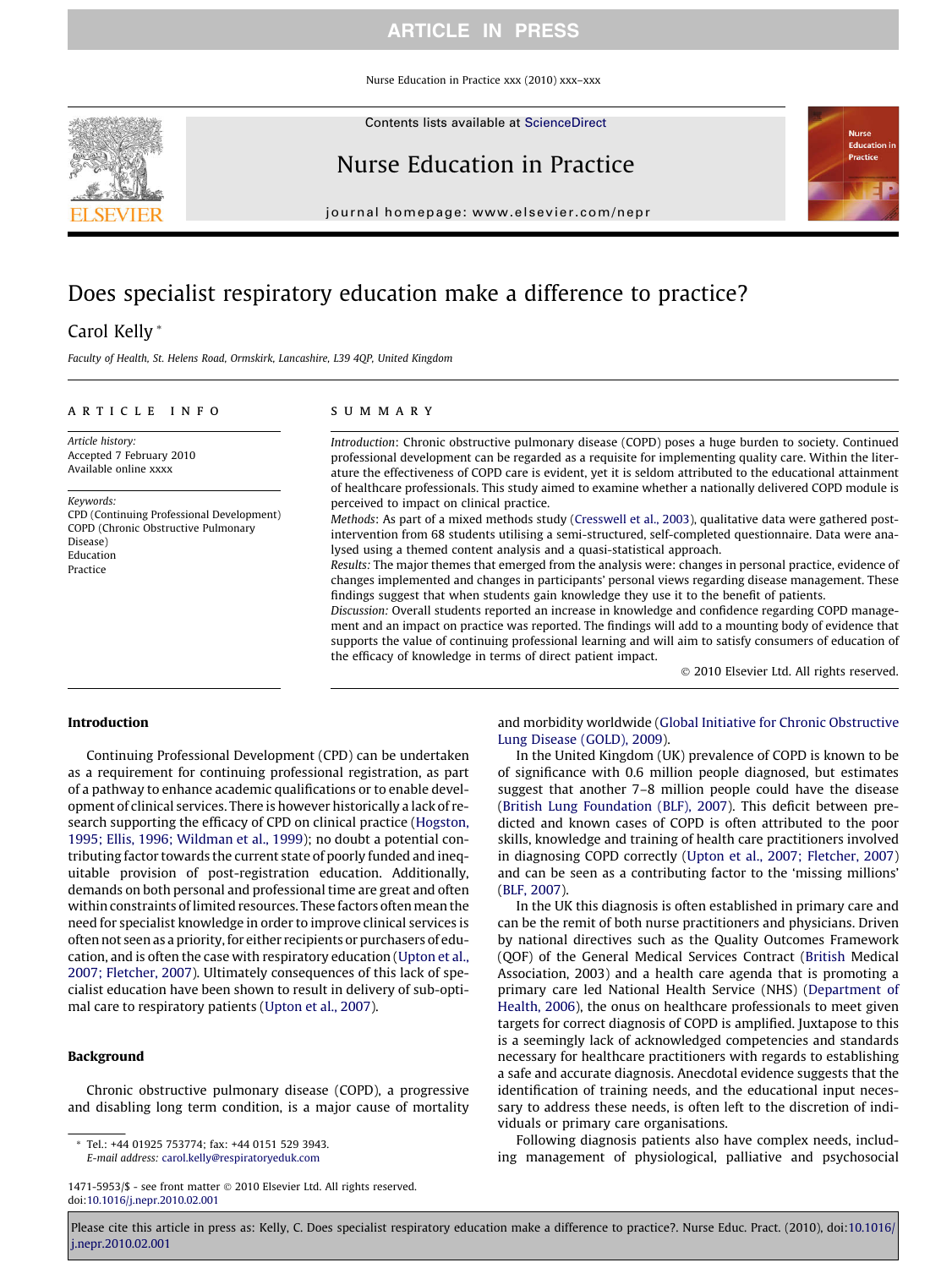consequences, including the impact on families and carers ([Guthrie](#page-6-0) [et al., 2001; Seamark et al., 2004\)](#page-6-0). To provide the best care for this patient group the importance of an informed, knowledgeable multi-disciplinary team can be regarded as vital. A UK national survey into the roles and training of respiratory nurses in 389 general practices however found 52% of COPD nurses with an advanced role had no accredited COPD training [\(Upton et al., 2007](#page-6-0)).

In the UK an educated workforce has been identified as a requisite for evidence based healthcare [DH, 2000; DH, 2008\)](#page-6-0). Focused to improve quality of patient care, these policies come against a backdrop of a cash-strapped National Health Service. The implication of this for providers of CPD is that to justify financial investment, appraisal of education by purchasers and commissioners may become more directly linked to efficacy [\(Fletcher, 2007](#page-6-0)).

Respiratory Education UK (REUK) works in partnership with Edge Hill University to provide accredited specialist respiratory courses nationally, basing its provision on a multidisciplinary model of teaching via blended learning approaches.

This present study aims to consider whether participation in, and completion of, an accredited, nationally delivered diploma level COPD module improves students' perceived knowledge and reported practice regarding diagnosis and management of COPD. The present study is part of an enquiry that utilised a mixed methods approach ([Cresswell et al., 2003\)](#page-6-0) measuring knowledge acquisition and explored links with clinical practice. A pre-test, post-test quasi-experimental design, incorporating the use of questionnaires, was used to gather data from an intervention and control group in both a quantitative and qualitative manner. The mixed methods approach chosen enabled corroboration of the educational intervention and demonstrated a tenable link with clinical practice. The focus of this paper is the findings of the qualitative element of this study.

### Literature review

### Search strategy

Databases searched: CINHAL; MEDLINE and ACADEMIC SEARCH ELITE Key terms: respiratory; education; specialist; academic; training. Using free text the key search terms were entered into each database respectively. The Boolean and was used to combine terms and focus the search. Papers retrieved were appraised for relevance and reference lists scrutinised to identify secondary references. Literature selected was limited to a 12-year period (1997–2009) to enable consideration of current education and health agendas. Literature in the final review was grouped under common themes of respiratory specialist education and clinical efficacy, and impact of specific respiratory education.

Overall there is a paucity of evidence concerning outcomes of respiratory education within the literature, and whilst the need for relevant knowledge is recognised [\(McIntyre, 2002; Rafferty](#page-6-0) [and Elborn, 2004](#page-6-0)) there is little underpinning empirical or theoretical evidence cited. Nonetheless, studies have shown that specialist intervention can have a positive impact on patient outcomes ([Madge et al., 1997; Griffiths et al., 2004\)](#page-6-0), despite the elusive link with educational preparation,

### Respiratory specialist education and clinical efficacy

Explicit research regarding these outcomes in COPD care is emerging and there is now evidence supporting nurse and multidisciplinary team (MDT) intervention with COPD patients as two reviews have detailed [\(Ram et al., 2004; Taylor et al., 2005](#page-6-0)). A consistent limitation of studies included in these reviews however is the lack of detail regarding education of the specialists delivering

care. Despite this absent link with educational preparation studies have shown that specialist respiratory nurse intervention has a positive impact on the use of healthcare resources and patient outcomes [\(Madge et al., 1997; Griffiths et al., 2004; Foster et al.,](#page-6-0) [2005\)](#page-6-0).

It may seem a fundamental lapse that in all the evidence of efficacy of COPD care to date, the educational preparation of the 'specialists' involved in care delivery is seldom considered. In addition, the success of interventions, when demonstrated, is rarely attributed to the educational attainment of the healthcare team delivering the care.

### Impact of specific respiratory education

Other literature does seek to expose a link between practice and educational preparation ([Cleland et al., 2006; Hoskins et al., 1999\)](#page-6-0) though selection biases skewed results a link, albeit indirect, between education and clinical outcomes is made. This link is further supported by [Considine et al. \(2005\)](#page-6-0) when assessing the effect of a self-directed learning package on emergency nurses' knowledge of oxygen therapy. The researchers, through a pre-test/post-test, controlled, quasi-experimental design explored and attempted to link knowledge acquisition with clinical practice in emergency department nurses. Significant increases in post-test knowledge scores indicated efficacy of the intervention. Post-test analysis highlighted a negative correlation with pre-test score (i.e. the higher the pre-test score the less gain in knowledge; a ceiling effect) and a positive correlation with post-graduate qualifications highlighting the importance of prior knowledge and previous academic qualifications. This Australian study, although limited to nurses, undoubtedly adds to the evidence demonstrating that educational intervention increases knowledge.

The same researchers proceeded to study a smaller group of nurses ( $N = 20$ ) to see if the intervention affected clinical decisions using parallel-form patient scenario interviews ([Considine and](#page-6-0) [Botti, 2006\)](#page-6-0). The results showed an increase in knowledge, though the effect on clinical decision making was variable. A major limitation was interviewer bias and the use of hypothetical and simulated patient problems, restricting transferability into real-life practice. Nevertheless the researchers had recognised a need for evaluative methods from a clinical perspective, and condemning traditional evaluative measures – such as participant satisfaction – had sought to link knowledge with practice [\(Considine et al., 2007](#page-6-0)).

The most unequivocal evidence linking education to impact on clinical practice is found through a study examining whether allergy training was linked with outcomes for patients with mild perennial rhinitis ([Sheikh et al., 2007](#page-6-0)). This experimental study demonstrated an improvement in the primary outcome of patients' quality of life in favour of a specifically trained health professional. The researchers also investigated the effects on professional competence and confidence and over three-quarters of participating healthcare professionals were of the opinion that they had acquired new knowledge and skills. Although subjective, these findings still make an important contribution to the scientific literature.

From a negative viewpoint the lack of respiratory training for health professionals has also been examined and linked to poor practice standards ([Bolton et al., 2005](#page-6-0)). This survey exposed that poor and inconsistent training in relation to spirometry (one of the main diagnostic tools in respiratory care), suggesting that diagnosis of COPD is likely to be made on imprecise clinical grounds and supports a previous randomised controlled trial that demonstrated a positive training effect following spirometry workshops ([Eaton et al., 1999](#page-6-0)).

It seems therefore whilst the research for effectiveness of various interventions to improve COPD and asthma care is evident, the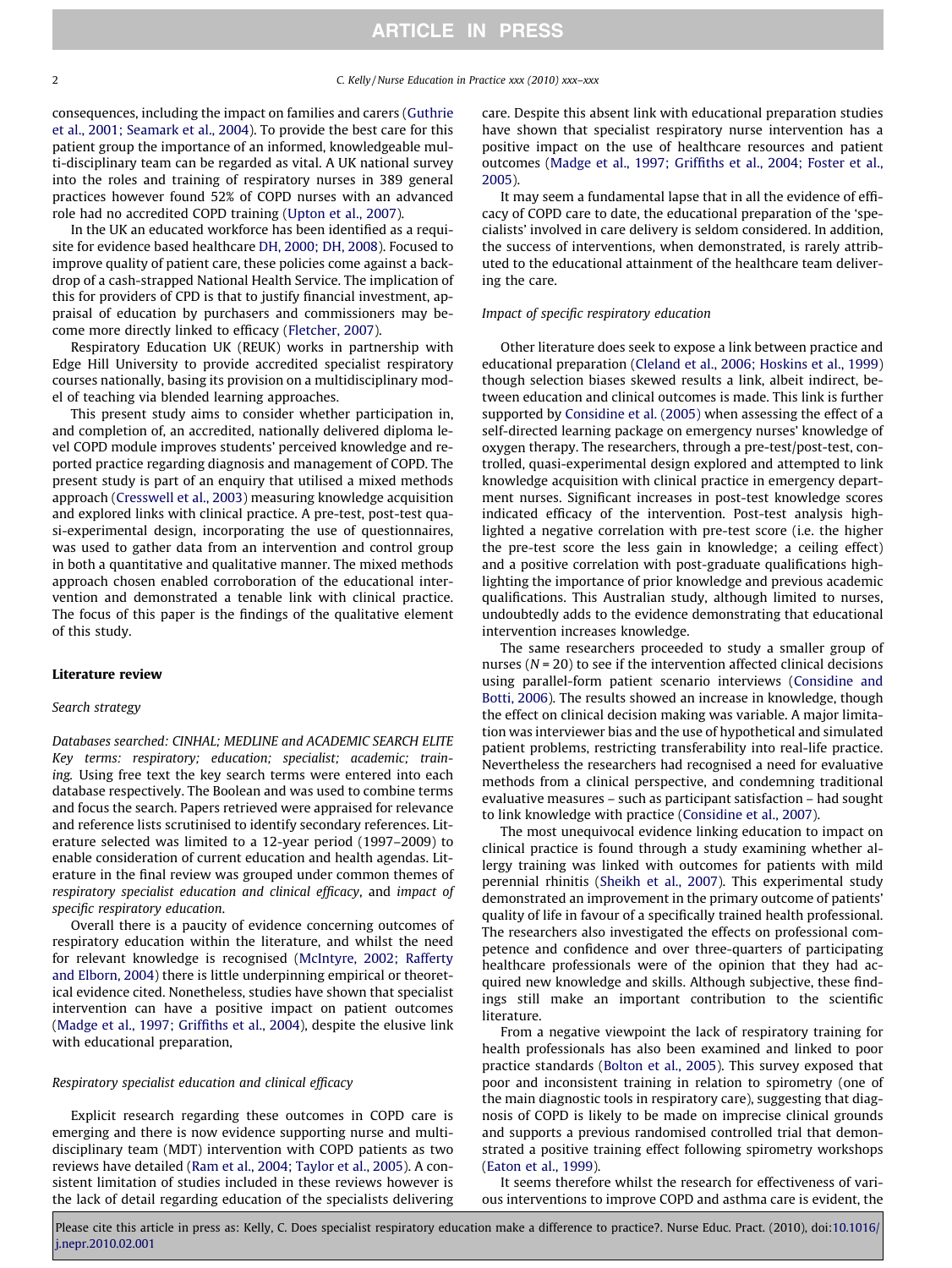<span id="page-2-0"></span>educational preparation of the 'specialists' involved in care delivery is seldom considered. Nor is the success of such interventions, when demonstrated, attributed to the educational attainment of the healthcare team.

### Impact of non-respiratory but specific education

The identification of the lack of empirical evidence supporting educational input and clinical outcomes is not limited to respiratory care [\(Tippett, 2004; Jordan et al., 1999; Edwards et al., 2007;](#page-6-0) [Furze and Pearcey, 1999\)](#page-6-0). Indeed this is an emergent field and it is apparent that researchers are now starting to recognise and address not only the elusive link between practice and education but also the appropriateness of various research methods for evaluating impact, including data collection instruments and the development of viable research designs and methods ([Jordan, 2000; Griscti](#page-6-0) [and Jacono, 2006; Davis and Galbraith, 2009\)](#page-6-0). A recognition that it is often difficult to isolate the impact that education may have on the professional development of individuals has also been acknowledged within the literature [\(Ellis, 1996; Furze and Pearcey,](#page-6-0) [1999; Armstrong and Adam, 2002; Atkinson and Tawse, 2007;](#page-6-0) [Rassool and Oyefeso, 2007; Shipman et al., 2008](#page-6-0)) and directs us to the complexities often associated with teaching and learning.

To summarise, whilst the research for effectiveness of various interventions in both COPD and asthma is evident, there is little empirical evidence to support the efficacy of educational preparation of clinicians to deliver these services. This reveals a gap in the literature and supports the need for endorsement of education.

### Research question

What are the perceptions of participants of an accredited national COPD module regarding whether additional knowledge gained has impacted on their practice?

### Research design and methods

The aim of education in clinical practice is to increase knowledge often with the assumption that this will improve patient outcomes. To support this notion of efficacy the perceived impact of the educational intervention on students' reported clinical practice was explored.

### Study design

As part of a mixed methods study [\(Cresswell et al., 2003\)](#page-6-0), qualitative data was gathered post-intervention through a semi-structured, self-completed questionnaire utilising openended questions to capture whether students perceived the module to have impacted upon their practice. The questionnaire was developed collaboratively with respiratory academics using a logical, systematic and structured approach ([Rattray and Jones,](#page-6-0) [2007](#page-6-0)), resulting in three fundamental questions (Table 1). Construct and face validity were established through a small pilot group and endorsed by respiratory specialist colleagues.

#### Table 1

The questions.

### Data collection

Qualitative data were collected through utilisation of a semistructured questionnaire. Demographics were recorded, including professional group, speciality, previous study, length of practice, and level of autonomy. The self-completed questionnaire was distributed in the classroom setting by the researcher; the voluntary nature of participation was addressed with an opt-out clause.

### Sample and intervention

The sample itself was self-selected owing to the voluntary nature of participation in the module and the study. Data was collected from 68 students from convenience samples of seven cohorts from a variety of national locations delivered over a one year period (Table 2) following completion of the COPD module. The primary outcome was students' perceived knowledge and impact on practice as explored through the questionnaire, the intervention being a blended learning diploma level accredited COPD modular learning package. The blended delivery of this module is supported by comprehensive course materials (including course packs and e-learning modes) together with structured study days which facilitate classroom-based workshops, lectures and discussions. The module aims to provide healthcare workers with the knowledge and skills required to care for and manage patients with COPD from diagnosis, through the disease trajectory, to end of life care. Additionally, the philosophy of the module aims to confront attitudes, in particular nihilism and despondency, and challenge inconsistencies in practice, aiming to optimise and target practice in a way that reflects current scientific evidence and guidelines. The measurement of these aims was evident in the final questionnaire.

### Data analysis

Responses to the three open-ended questions were analysed utilising themed content analysis. Investigator triangulation through subsequent data analysis by a fellow researcher aimed to increase internal validity and confirmability through verification of categories and themes ([Cohen et al., 2005](#page-6-0)). An approach of giving quantitative measures to qualitative data, as used by [Jinks](#page-6-0) [and Chalder \(2007\)](#page-6-0), was then adopted to enable the utilisation of a quasi-statistical approach. This approach assesses the validity of the conclusions derived and ensures rogue responses do not set precedence ([Seale and Silverman, 1997](#page-6-0)).

| Table 2             |  |
|---------------------|--|
| Location of cohorts |  |

| <b>COHORT</b> | Number of subjects $(n)$ |
|---------------|--------------------------|
| Hull          | 15                       |
| Herts         | 16                       |
| Aintree 06    | 24                       |
| Blackburn     | 5                        |
| North Wales   | 9                        |
| Aintree 07    | 21                       |
| Belfast       | 12                       |
| Total         | 102                      |

Has your personal practice towards COPD changed as a result of undertaking the course? If so what aspects? Have any of your recommendations for practice in your clinical setting been implemented as a result of the course? If so please describe briefly. Has your overall view of the management options for COPD changed?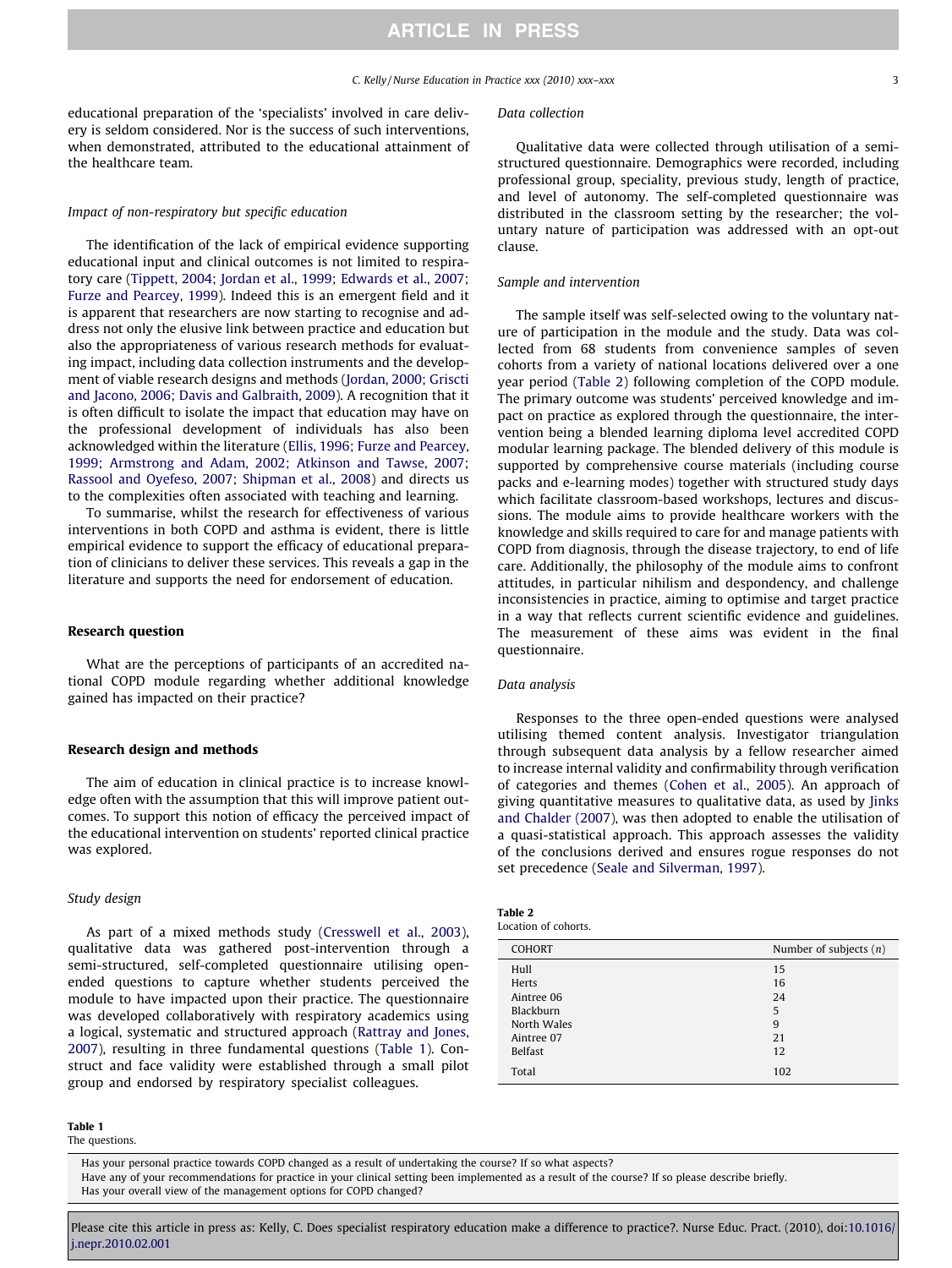## ARTICLE IN PRESS

4 C. Kelly / Nurse Education in Practice xxx (2010) xxx–xxx

### Ethical considerations

Ethical approval was sought and granted through the host University. Ethical issues were addressed through voluntary participation with an option to withdraw from the study at any time without prejudice.

### Results

Data was gathered from 68 completed questionnaires. This represented 67% of the initial sample of 102 who commenced the module. The majority occupation was nursing (80.9%). Other participating students were doctors (5.9%), physiotherapists (10.3%) and others (2.9%) (Table 3).

All quotes were transcribed into word documents with an assigned questionnaire number and in order of the cohort group. These documents were then re-ordered into documents addressing specific questions which provided a platform for the content analysis whilst allowing traceability back to the original questionnaire and a particular (anonymous) student and cohort [\(Cohen](#page-6-0) [et al., 2005](#page-6-0)). Some students gave more than one answer, for the purposes of data analysis these answers were separated into individual statements. Because of the high number of responses given, the frequency of answers within themes enabled exploration using quasi-statistical analysis [\(Jinks and Chalder,](#page-6-0) [2007\)](#page-6-0) (Table 4). The incidence of answers that occur in each of the identified categories demonstrates the phenomenons identified are frequent, and therefore representative. The low frequency of rogue answers contributes to the overall reliability and internal validity of the questionnaire.

The three questions considered ([Table 1](#page-2-0)) generated their own themes:

Q1 – confidence, awareness, knowledge and practice.

Q2 – change implementation, planning change and intention to change.

### Table 3

Demographic data% distribution.

| Subject              | Variables       | Sample (%) |
|----------------------|-----------------|------------|
| Occupation           |                 |            |
|                      | <b>Nurse</b>    | 80.9       |
|                      | Doctor          | 5.9        |
|                      | Physiotherapist | 10.3       |
|                      | Other           | 2.9        |
| Length of service    |                 |            |
|                      | <5 years        | 16.2       |
|                      | $5-10$ years    | 25.0       |
|                      | $10-20$ years   | 41.2       |
|                      | >20 years       | 17.6       |
| Specialist           |                 |            |
|                      | Specialist      | 19.1       |
|                      | Non-specialist  | 80.9       |
| Previous study       |                 |            |
|                      | Yes             | 76.5       |
|                      | No              | 23.5       |
| Level of study       |                 |            |
|                      | Short courses   | 27.9       |
|                      | Diploma         | 44.1       |
|                      | Degree          | 4.4        |
|                      | Post-graduate   | $\Omega$   |
| Autonomy in clinics  |                 |            |
|                      | Yes             | 67.2       |
|                      | N <sub>0</sub>  | 32.8       |
| Nomination for study |                 |            |
|                      | Self            | 74.6       |
|                      | Manager         | 17.9       |
|                      | Other           | 7.5        |

#### Table 4

Quasi-statistical analysis of the qualitative data.

| Question number<br>(category) | Theme title       | Frequency<br>(number) | Frequency<br>$(\%)$ |
|-------------------------------|-------------------|-----------------------|---------------------|
| Q <sub>1</sub>                |                   |                       |                     |
|                               | Confidence        | 14                    | 14                  |
|                               | Awareness         | 26                    | 26                  |
|                               | Knowledge         | 21                    | 21                  |
|                               | Practice specific | 39                    | 39                  |
|                               | Outliers          | $\Omega$              |                     |
| Q <sub>2</sub>                |                   |                       |                     |
|                               | Intention to      | 9                     | 17.3                |
|                               | change            |                       |                     |
|                               | Planning change   | 9                     | 17.3                |
|                               | Change            | 30                    | 57.7                |
|                               | implementation    |                       |                     |
|                               | Outliers          | $\overline{4}$        | 7.7                 |
| O <sub>3</sub>                |                   |                       |                     |
|                               | Confidence        | 17                    | 21.3                |
|                               | Awareness         | 21                    | 26.2                |
|                               | Knowledge         | 27                    | 33.8                |
|                               | Personal          | 14                    | 17.5                |
|                               | perception        |                       |                     |
|                               | Outliers          | 1                     | 1.2                 |

Q3 – confidence, awareness, knowledge and personal perception.

The incidence of answers that occur in each of the identified categories demonstrates the phenomenons identified are frequent, and therefore representative. A low occurrence of rogue answers contributes to the overall reliability and internal validity of the questionnaire.

### Question 1

Overall the responses were positive, collectively demonstrating a change in personal practice as a result of undertaking the course.

### Confidence

Fourteen (14%) responses were coded as demonstrating an increase in confidence in affecting the care pathway, interacting with the multi-disciplinary team and consulting with patients themselves. In addition confidence was expressed in aspects such as spirometry, medications, assessing and diagnosing, making clinical decisions and enhancing clinical reasoning. One student's increase in confidence in personal practice was summarised as:

''In all aspects – I used to feel completely out of my depth but now feel I have the knowledge to start managing this disease".

#### Awareness

A raised awareness of issues in COPD care and management was demonstrated in 26 (26%) of responses. These highlighted an insight into strategies such as pulmonary rehabilitation, oxygen therapy, anxiety and depression and end of life issues, including prognosis. As one student wrote: ''(I am) more aware of psychological impact of disease and affects on patients."

Responses demonstrated an awareness of guidelines, multidisciplinary approaches to care and benefits available. An increased consciousness of patients' needs was expressed, ''behavioural responses and how to tackle them" and a feeling of being more ''empathetic".

### Knowledge

Twenty-one (21%) answers were deemed as an increase in knowledge, mainly specific learning points such as spirometry,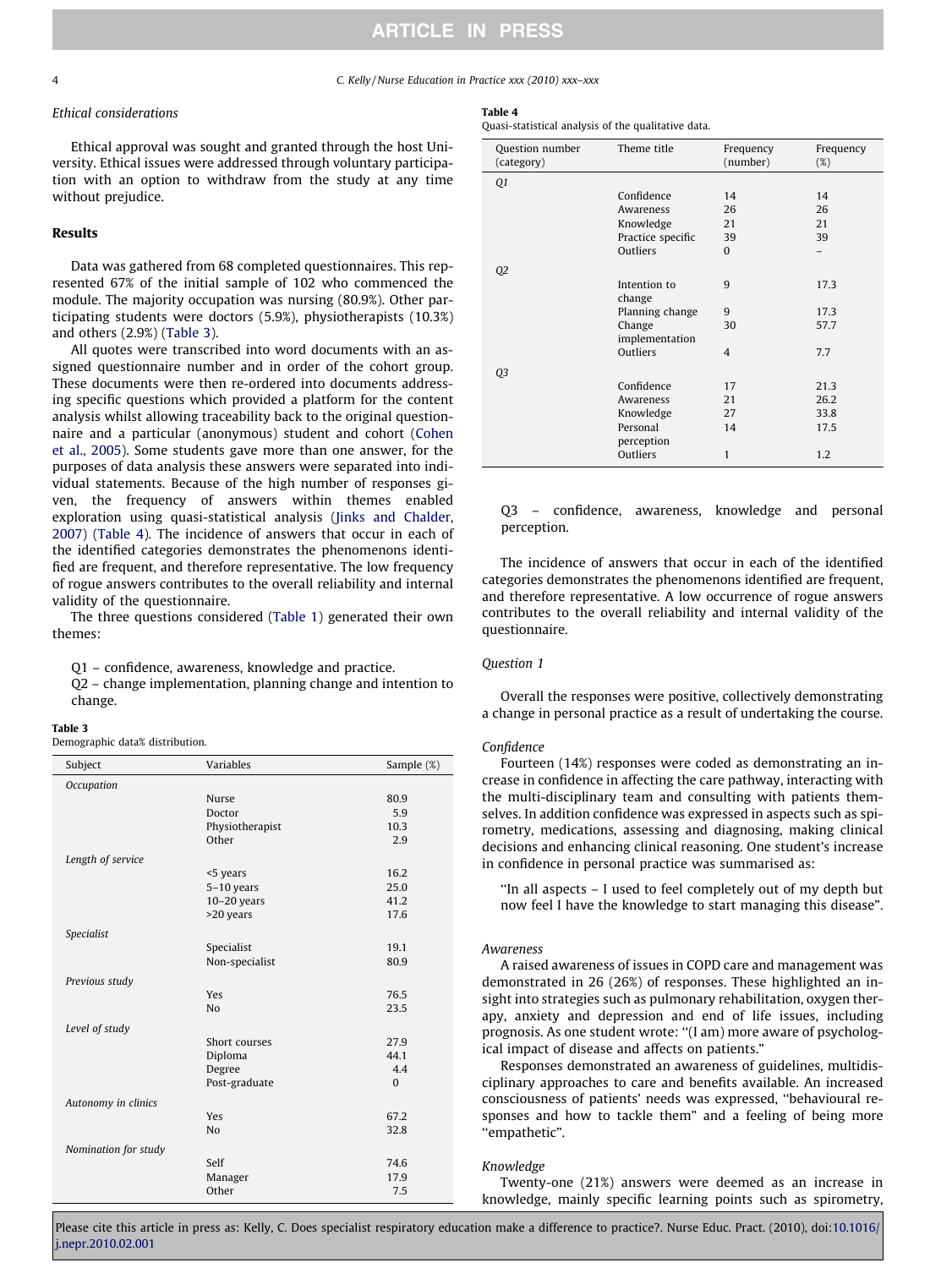oxygen therapy, arterial blood gas analysis, drug management, nutrition, diagnosis and differential diagnosis.

''(I have) more knowledge on spirometry and oxygen therapy."

### Practice specific

Some answers were deemed to specify actual changes in clinical practice; this formed the majority domain with 39 (39%) of answers. Examples of change included taking a more thorough history, interpretation of spirometry and making a correct diagnosis, and interpreting blood gases more competently.

By and large, personal practice was reported to have been influenced by the module, resulting in an increase in confidence and knowledge, a raised awareness and reported changes in clinical practice.

### Question 2

Of 48 recorded answers to this question over half, 30 (57.7%), reported an actual implementation of change (change implemented), with 9 (17.3%) stating an intention to change an aspect of practice and 9 (17.3%) indicated planning change.

### Change implemented

Students reported that they now see more patients with COPD and are more involved in their care:

''Previously everybody just undertook spirometry - now a more detailed clinical and holistic approach is taken, concentrating on symptoms and history first."

Others reported purchase of equipment, namely spirometry and pulse oximeters; in addition the acquisition and distribution of patient education leaflets. The use of management plans, referral forms and written guidelines had been instigated. Regarding spirometry changes included screening:

''Yes – invite all over 45s smokers and ex-smokers to attend spirometry"

These reported changes demonstrate that students have developed not only knowledge but the ability to apply this to practice in an informed and evidence-based manner.

### Intention to change

The code, 'intention to change' was applied to responses when it was uncertain that the change had occurred or processes put in place that would catalyst change. These included responses such as:

''(I) plan to conduct review process for all COPD patients and introduce patient education."

### Planning change

For others implementation of change was being planned, this would mirror a usual time frame of change necessary following such educational input. Examples were: pulse oximeter was ordered, protocol being evaluated, lobbying for pulmonary rehabilitation services.

Overall participants recorded a variety of changes to clinical practice in various stages of implementation.

### Question 3

This question generated 80 responses which were coded into themes of knowledge, confidence, awareness and personal perception of COPD.

### Confidence

Seventeen (21.3%) of the responses suggested an increase in confidence. For example nine respondents talked about an increase in confidence regarding discussions with patients about prognosis.

''(I'm) better equipped to handle questions and worries from patients."

Others discussed confidence in making accurate diagnosis and treatment. Another repeated claim was regarding their ability to "advise" and "reassure" and feeling "more confident discussing disease and prognosis with patients".

### Awareness

The theme of awareness was used to code any answers that were deemed to give a broader account of altered views of management. Twenty-one answers (26.2%) reported an increased awareness of services and management options open to their patients.

"(I'm) more aware of holistic help available for patients to improve QOL" (quality of life)

Others demonstrated an increased awareness of the potential benefits of some therapies to patients, for example pulmonary rehabilitation:

''(I was) surprised by the improvement in QOL that pulmonary rehabilitation can have."

### Knowledge

Twenty-seven answers (33.8%) reported an increase in knowledge; this was depicted through answers such as:

''(I am) more aware of management for exacerbations".

The fact that oxygen affects mortality in certain patients was a knowledge gain recognised by several students. Quite simply one student stated: ''oxygen therapy prolongs life." Overall the use of oxygen therapy: when, how and why, was discussed specifically by 15 students (22%). Some students stating quite specific points:

''(I) will not be as quick to administer oxygen if saturations less than 90."

### Personal Perceptions of COPD

Fourteen (17.5%) responses reported an altered personal perception of patients with COPD. Quotes such as: ''more optimistic", "more sympathetic", "more holistic in approach", denoted a tendency to view the disease and its treatment differently. One student reported a ''belief" in pulmonary rehabilitation, whilst another stated that they realised how much a patient's approach to illness affected outcomes, together with ''a positive motivated frame of mind".

Traditionally many health care professionals may have viewed COPD nihilistically ([van der Palen et al., 2004; Varkey, 2005\)](#page-7-0). Whether this is as a result of the disease being perceived as self-inflicted or whether it's a response to the frustration of healthcare professionals regarding limitations in their knowledge and management options available is not clear. What is considered important however is that this stigma needs to be addressed in order to ensure that patients are treated optimally. As one student said:

''(I) don't feel as hopeless now, aware of more options for patients and when they would be appropriate."

Overall students reported changes in their general view of COPD and an altered personal perception of the disease and its management.

Please cite this article in press as: Kelly, C. Does specialist respiratory education make a difference to practice?. Nurse Educ. Pract. (2010), doi:[10.1016/](http://dx.doi.org/10.1016/j.nepr.2010.02.001) [j.nepr.2010.02.001](http://dx.doi.org/10.1016/j.nepr.2010.02.001)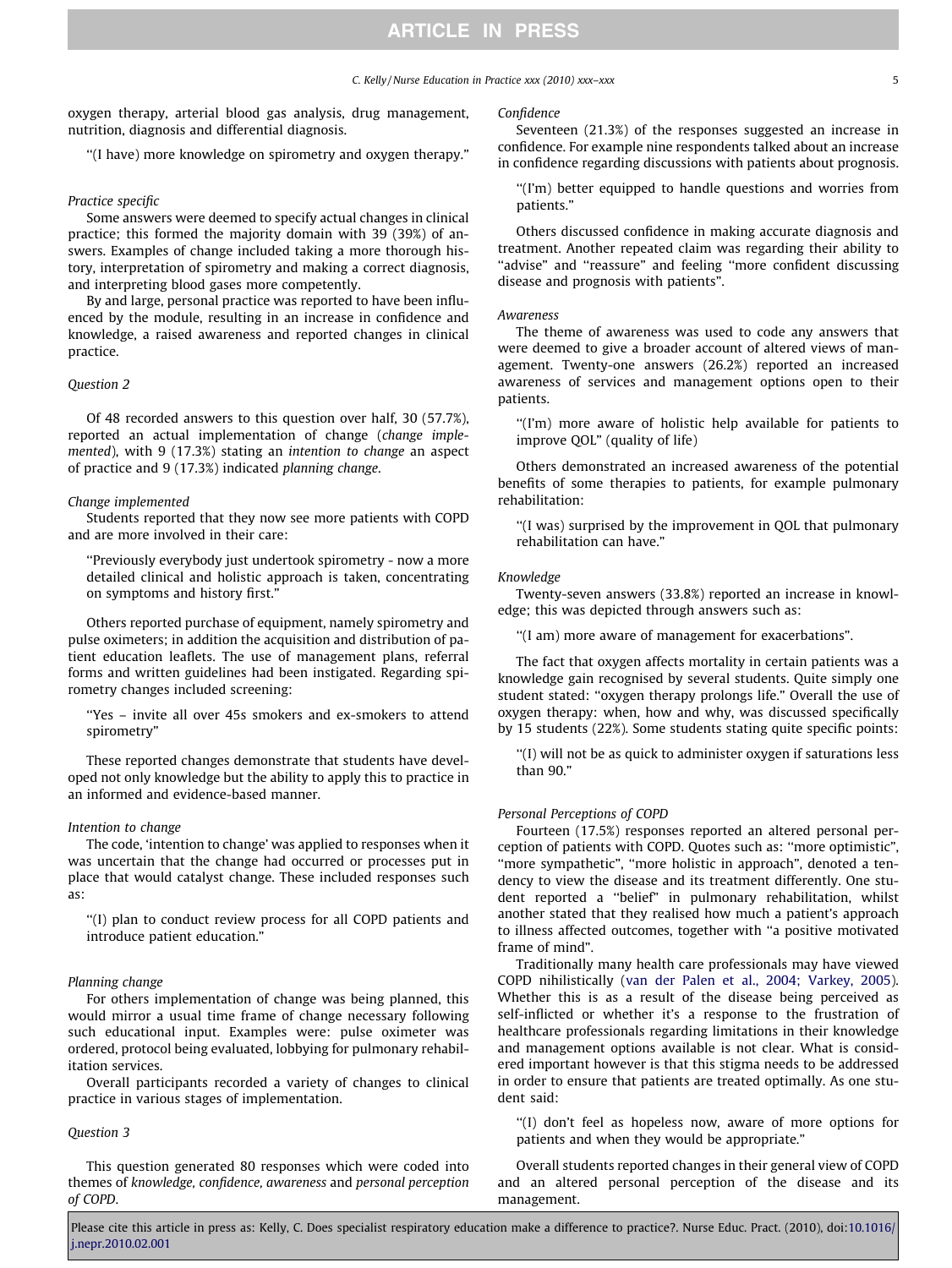### Discussion

### Summary of findings

The aim of the research was to examine the efficacy of a national accredited COPD module. The present paper addressed analysis of the post-intervention qualitative data to illustrate perceived impact upon clinical practice. The findings show that students perceived a gain in knowledge following completion of the course, illustrated with tangible reports of impacts upon clinical practice. Qualitative data prominently featured spirometry and diagnosis, with claims of increased knowledge, confidence and changes in practice. The apparent implications for this are that as a result of the intervention clinicians are able to obtain a more considered, accurate diagnosis and provide appropriate management targeted to the degree of disease severity. These findings would support economic benefits for the wider health and social care sectors.

Knowledge gains and reported practice changes concerning both acute and domiciliary oxygen is noteworthy. Appraisal of qualitative data inferred an overwhelming increase in confidence, awareness, knowledge and practice change related to oxygen therapy. Indeed the impact overall on practice regarding oxygen was reported in a multifaceted manner: purchase and use of oximetry, titration of oxygen to saturations, the need for assessment and follow-up, and the impact of oxygen on morbidity and mortality. By addressing this neglected area of practice inference of clinical impact seems patently justified.

The topic of pulmonary rehabilitation provided numerous examples of the reported impact on clinical practice regarding recognition of the evidence base supporting this intervention. Students reported an increased awareness of benefits, more likely to refer, lobbying for funding and generally promoting the concept to both patients and colleagues. The need to educate healthcare professionals regarding the evidence base for such interventions seems essential in today's cost-conscious climate.

Several students cited the way the course had changed their knowledge and attitudes towards COPD. The final open-ended question intended to probe holistic management through the exploration of students' personal perceptions of the disease. This generated numerous responses that illustrated a change in attitude as a result of undertaking the course. Although nihilism was not raised by any of the students as an issue, an inference can be made from the responses and reported changes in personal perceptions that would suggest a more positive, sympathetic and less condemning approach was now evident.

### Comparison with existing literature

Previous authors [\(Tippett, 2004; Jordan et al., 1999; Edwards](#page-6-0) [et al., 2007](#page-6-0)) have identified that acquisition of knowledge is not necessarily transferred to clinical practice and that there is a lack of research showing the impact of CPD on direct patient care [\(Furze](#page-6-0) [and Pearcey, 1999; Jordan, 2000; Griscti and Jacono, 2006\)](#page-6-0). This study has made an attempt to address this through reported changes in practice, although observational studies of direct patient care may be necessary to endorse these findings.

Within existing literature the evidence for the effectiveness of respiratory specialist intervention is evident [\(Madge et al., 1997;](#page-6-0) [Griffiths et al., 2004; Cleland et al., 2006](#page-6-0)), however there was little support for the efficacy of educational preparation within these studies. This current study attempts to expose the link between education and clinical practice.

Other studies ([Hoskins et al., 1999; Considine et al., 2005;](#page-6-0) [Considine et al., 2007; Considine and Botti, 2006; Sheikh et al.,](#page-6-0) [2007\)](#page-6-0) have more overtly tried to support the connection between education of healthcare professionals and clinical effectiveness but have focused on very specific interventions rather than a patient group. The current study attempts to further augment this evidence in its suggestion that a wider curriculum may result in not only altered clinical practice but also wider issues such as awareness and personal perception.

In the respiratory field a lack of training has been linked with poor standards in both performing and interpreting spirometry ([Bolton et al., 2005; Eaton et al., 1999](#page-6-0)). The findings of the current study support that educational input can influence knowledge of spirometry and increase application in practice through an increased level of confidence. Overall the current findings support the growing body of evidence denoting the links between education, knowledge and clinical outcomes.

Overall through analysis of the qualitative data, knowledge acquisition was verified; additionally, and perhaps more importantly, an impact on practice was reported. This finding suggests that when students gain knowledge they use it to the benefit of patients, and by equipping students with useful and practical knowledge, they can be empowered to initiate change and improve patient care directly. The current findings support the growing body of evidence denoting the links between education, knowledge and clinical outcomes.

### Limitations

Limitations of this study need acknowledgment. In the sphere of studying the efficacy of education, the benefits of the richer information gleaned through the use of open-ended questions was particularly evident. Additionally the use of quantifying the content data provided a stronger position from which to derive meaning from the data. It is nevertheless recognised that the study is limited in a number of aspects. It was surmised that the outcome measures would not be affected by the relationship between the researcher and participants through anonymity and an option not to participate. Consideration nonetheless of the teacher/researcher's presence must be given and inherent biases within the data cannot be ruled out.

The convenience sample itself was by nature self-selected, and therefore external validity threatened ([Polit et al., 2001\)](#page-6-0). In addition the small sample size and 'specialist' nature of the educational intervention may negate more generalisable application of the findings.

The questionnaire as a data collection tool also had limitations. Content validity was checked through colleagues and face validity checked through a pilot group to identify issues such as clarity, readability and ease of administration, but the tool itself was not formally validated. The questionnaire may have limited the information collected from respondents, leading to a possible lack of sophistication and limited scope of the data collected ([Cohen et al.,](#page-6-0) [2005\)](#page-6-0). Issues such as motivation, support ([Spencer, 2006; Castles,](#page-6-0) [2004\)](#page-6-0) together with constraints of funding [\(Dowsell et al., 1998\)](#page-6-0) can radically influence the efficacy of an educational intervention.

Further research is clearly needed to verify the impact of clinical outcomes described upon patient management and financial resources (both spend and save). One method of measurement may be evaluation through observable performance outcomes, although this approach can be both time-consuming and labour-intensive. Qualitative data itself could have been richer, perhaps through the use of semi-structured interviews, further contextualising the reported benefits from students and identifying reasons for not implementing change (barriers or constraints); an area poorly addressed in the current study. Limited resources negated these approaches within the reported study.

Transferability of findings to other modules and methods of teaching and learning may be limited due to the specificity of the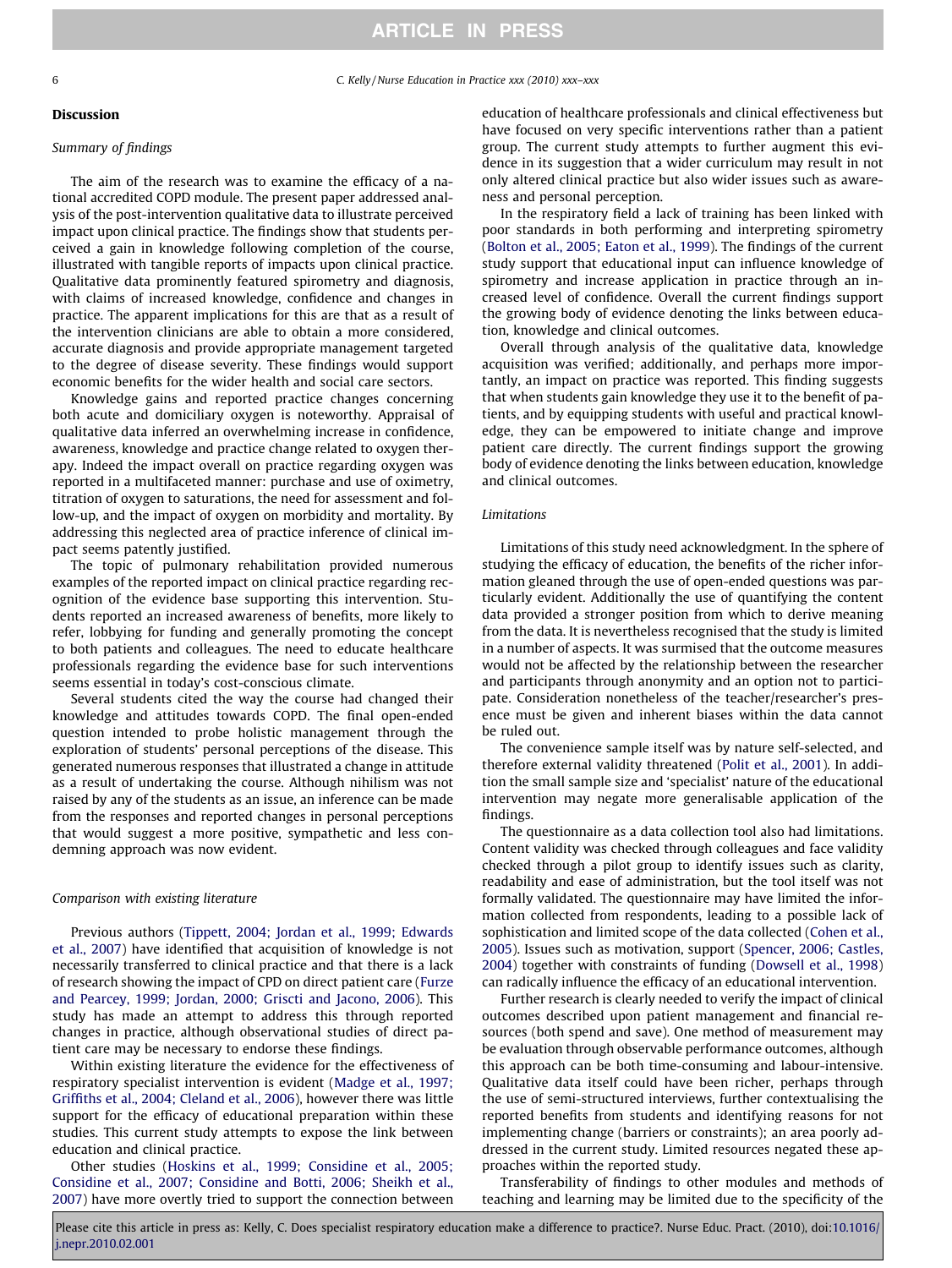<span id="page-6-0"></span>module content and the nature and expertise of the students. Nonetheless the findings do add support to the notion of knowledge acquisition and influence on clinical practice.

Finally, retention of knowledge should also be considered (Tippett, 2004) and often learning requires a period of consolidation, particularly before impacting upon practice; a longitudinal survey may address these aspects.

### Conclusions

Whilst educational preparation is a strategy to ensure an educated and competent workforce, within a healthcare system facing escalating financial pressures it is becoming imperative for healthcare employers to justify allocation of budgets for training.

The study presented attempts not only to verify the nationally delivered COPD module but also to identify the elusive link that exists between knowledge acquisition and clinical practice. These findings suggest that when students gain knowledge they use it to the benefit of patients and can be empowered to initiate change and improve patient care directly.

### Conflict of interest statement

Carol Kelly is employed full time by Edge Hill University, Lancashire with secondment to Respiratory Education UK three days per week. Respiratory Education UK is a registered charity in England at Unit 48, Ninth Avenue, University Hospital Aintree, Aintree, Liverpool L9 7AL. Charity Registration No: 1073428.

### Acknowledgements

I wish to thank Dr. Dave Lynes with his help and support in undertaking this study and Professor Annette Jinks with her help in preparing the manuscript.

### References

- Armstrong, D.J., Adam, J., 2002. The impact of a postgraduate critical care course on nursing practice. Nurse Education in Practice 2, 169–175.
- Atkinson, J., Tawse, S., 2007. Exploring haematology nurses' perceptions of specialist education's contribution to care delivery and the development of expertise. Nurse Education Today 27, 627–634.
- Bolton, C.E., Ionescu, A.A., Edwards, P.H., Faulkner, T.A., Edwards, S.M., Shale, D.J., 2005. Attaining a correct diagnosis of COPD in general practice. Respiratory Medicine 99 (4), 493–500.
- British Lung Foundation, 2007. Invisible Lives: COPD Finding the Missing Millions. [<www.lunguk.org>](http://www.lunguk.org) (accessed 14.07.09).
- British Medical Association, 2003. New GMS Contract: Investing in General Practice. BMA, London.
- Castles, J., 2004. Persistence and the adult learner. Active Learning in Higher Education 5 (2), 166–179.
- Cleland, J., Mackenzie, M., Small, I., Douglas, G., Gentles, I., 2006. Developing COPD management in the community in North-East Scotland. Airways Journal 4 (2), 91–96.
- Cohen, L., Manion, L., Morrison, K., 2005. Research Methods in Education, fifth ed. RoutlidgeFalmer, Oxon.
- Considine, J., Botti, M., 2006. The effects of specific educational preparation on emergency nurses' clinical decisions regarding supplemental oxygen administration. Nursing and Health Sciences 8 (2), 73–80.
- Considine, J., Botti, M., Thomas, S., 2005. Effect of a self-directed learning package on emergency nurses' knowledge of assessment of oxygenation and use of supplemental oxygen. Nursing and Health Sciences 7 (3), 199–208.
- Considine, J., Botti, M., Thomas, S., 2007. The effect of education on hypothetical and actual oxygen administration. Nurse Education Today 27 (6), 651–660.
- Cresswell, J.W., Plano Clark, V., Gutmann, M., Hanson, W., 2003. Advances in mixed methods design. In: Tashakkori, A., Teddlie, C. (Eds.), Handbook of Mixed Methods in the Social and Behavioural Sciences. Sage, Thousand Oakes, CA.
- Davis, D., Galbraith, R., 2009. Continuing medical education effect on practice performance. Chest 135, 42S–48S.
- Deapartment of Health, 2006. Our Health, Our Care, Our Say: A New Direction for Primary Care Services. HMSO, London.
- Department of Health, 2000. The NHS Plan: A Plan for Investment, A Plan for Reform. HMSO, London.
- Department of Health, 2008. High Quality Care for All: NHS Next Stage Review Final Report. HMSO, London.
- Dowsell, T., Hewison, J., Hinds, M., 1998. Motivational forces affecting participation in post-registration degree courses and effects on home and work life: a qualitative study. Journal of Advanced Nursing 28 (6), 1326–1333.
- Eaton, T., Withy, S., Garrett, J., Mercer, J., Whitlock, R., Rea, H., 1999. Spirometry in primary care practice: the importance of quality assurance and the impact of spirometry workshops. Chest 116 (2), 416–423.
- Edwards, H., Walsh, A., Courtney, M., Monaghan, S., Wilson, J., Young, J., 2007. Improving paediatric nurses' knowledge and attitudes in childhood fever management. Journal of Advanced Nursing 57 (3), 257–269.
- Ellis, L.B., 1996. Evaluating the effects of continuing nurse education on practice: researching for impact. Nursing Times Research 1 (4), 296–305.
- Fletcher, M., 2007. Continuing education for healthcare professionals: time to prove its worth. Primary Care Respiratory Journal 16 (5), 188–190.
- Foster, G., Gantley, M., Feder, G., Griffiths, C., 2005. How do clinical nurse specialists influence primary care management of asthma? A qualitative study. Primary Care Respiratory Journal 14, 154–160.
- Furze, G., Pearcey, P., 1999. Continuing education in nursing: a review of the literature. Journal of Advanced Nursing 29 (2), 355–363.
- Global Initiative for Chronic Obstructive Lung Disease (GOLD), 2009. Global Strategy for the Diagnosis, Management and Prevention of COPD. [<www.goldcopd.com>](http://www.goldcopd.com) (accessed 14.01.10).
- Griffiths, C., Foster, G., Barnes, N., Eldridge, S., Tate, H., Begum, S.,Wiggins, M., Dawson, C., Livingstone, A.E., Chambers, M., Coates, T., Harris, R., Feder, G.S., 2004. Specialist nurse intervention to reduce unscheduled asthma care in a deprived multiethnic area: the east London randomised controlled trial for high risk asthma (ELECTRA). British Medical Journal [doi:10.1136/bmj.37950. 784444.EE.](http://dx.doi.org/10.1136/bmj.37950.784444.EE)
- Griscti, O., Jacono, J., 2006. Effectiveness of continuing education programmes in nursing: literature review. Journal of Advanced Nursing 55 (4), 449–456.
- Guthrie, S.J., Hill, K.M., Muers, M.F., 2001. Living with severe COPD. Respiratory Medicine 95, 196–204.
- Hogston, R., 1995. Nurses' perceptions of the impact of continuing professional education on the quality of nursing care. Journal of Advanced Nursing 22, 586–593.
- Hoskins, G., Neville, R.G., Smith, B., Clark, R.A., 1999. The link between practice nurse training and asthma outcomes. British Journal of Community Nursing 4 (5), 222–228.
- Jinks, A.M., Chalder, G., 2007. Consensus and diversity: an action research study designed to analyse the roles of a group of mental health consultant nurses. Journal of Clinical Nursing 16 (7), 1323–1332.
- Jordan, S., 2000. Educational input and patient outcomes: exploring the gap. Journal of Advanced Nursing 31 (2), 461–471.
- Jordan, S., Coleman, M., Hardy, B., Hughes, D., 1999. Assessing educational effectiveness: the impact of a specialist course on the delivery of care. Journal Advanced Nursing 30 (4), 796–807.
- Madge, P., McColl, J., Paton, J., 1997. Impact of a nurse-led home management training programme in children admitted to hospital with acute asthma: a randomised controlled study. Thorax 52 (3), 223–228.
- McIntyre, P., 2002. Breathing space. Nursing Standard 16 (28), 61.
- Polit, D.F., Beck, C.T., Hungler, B.P., 2001. Essentials of Nursing Research: Methods, Appraisal and Utilisation, fifth ed. Lippincott, Philadelphia.
- Rafferty, S., Elborn, S., 2004. The role of the respiratory nurse specialist. Clinical Pulmonary Medicine 11 (4), 228–236.
- Ram, F.S.F., Wedzicha, J.A., Wright, J., Greenstone, M., 2004. Hospital at home for patients with acute exacerbations of COPD: a systematic review of evidence. British Medical Journal 329 (August), 315–318.
- Rassool, G.H., Oyefeso, A., 2007. Predictors of course satisfaction and perceived course impact of addiction nurses undertaking a postgraduate diploma in addictive behaviour. Nurse Education Today 27, 256–265.
- Rattray, J., Jones, M.C., 2007. Essential elements of questionnaire design and development. Journal of Clinical Nursing 16 (2), 234–243.
- Seale, C., Silverman, D., 1997. Ensuring rigour in qualitative research. European Journal of Public Health 7, 379–384.
- Seamark, D.A., Blake, S.D., Seamark, C.J., Halpin, D.M., 2004. Living with severe chronic obstructive pulmonary disease (COPD): perceptions of patients and their carers. An interpretive phenomenological analysis. Palliative Medicine 18 (7), 619–625.
- Sheikh, A., Khan-Wasti, S., Price, D., Smeeth, L., Fletcher, M., Walker, S., 2007. Standardised training for healthcare professionals and its impact on patients with perennial rhinitis: a multi-centre randomised controlled trial. Clinical and Experimental Allergy 37 (1), 90–99.
- Shipman, C., Burt, J., Ream, E., Beynon, T., Richardson, A., Addington-Hall, J., 2008. Improving district nurses' confidence and knowledge in the principles and practice of palliative care. Journal of Advanced Nursing 63 (5), 494–505.
- Spencer, R.L., 2006. Nurses', midwives' and health visitors' perceptions of the impact of higher education on professional practice. Nurse Education Today 26, 45–53.
- Taylor, S., Candy, B., Bryar, R., Ramsay, J., Vrijhoef, H., Esmond, G., Wedzicha, J., Griffiths, C., 2005. Effectiveness of innovations in nurse led chronic disease management for patients with COPD: systemic review of the evidence. British Medical Journal [doi:10.1136/bmj.38512.664167.8F.](http://dx.doi.org/10.1136/bmj.38512.664167.8F)
- Tippett, J., 2004. Nurses' acquisition and retention of knowledge after trauma training. Accident and Emergency Nursing 12 (1), 39–46.
- Upton, J., Madoc-Sutton, H., Sheikh, A., Frank, T.L., Walker, S., Fletcher, M., 2007. National survey on the roles and training of primary care respiratory nurses in